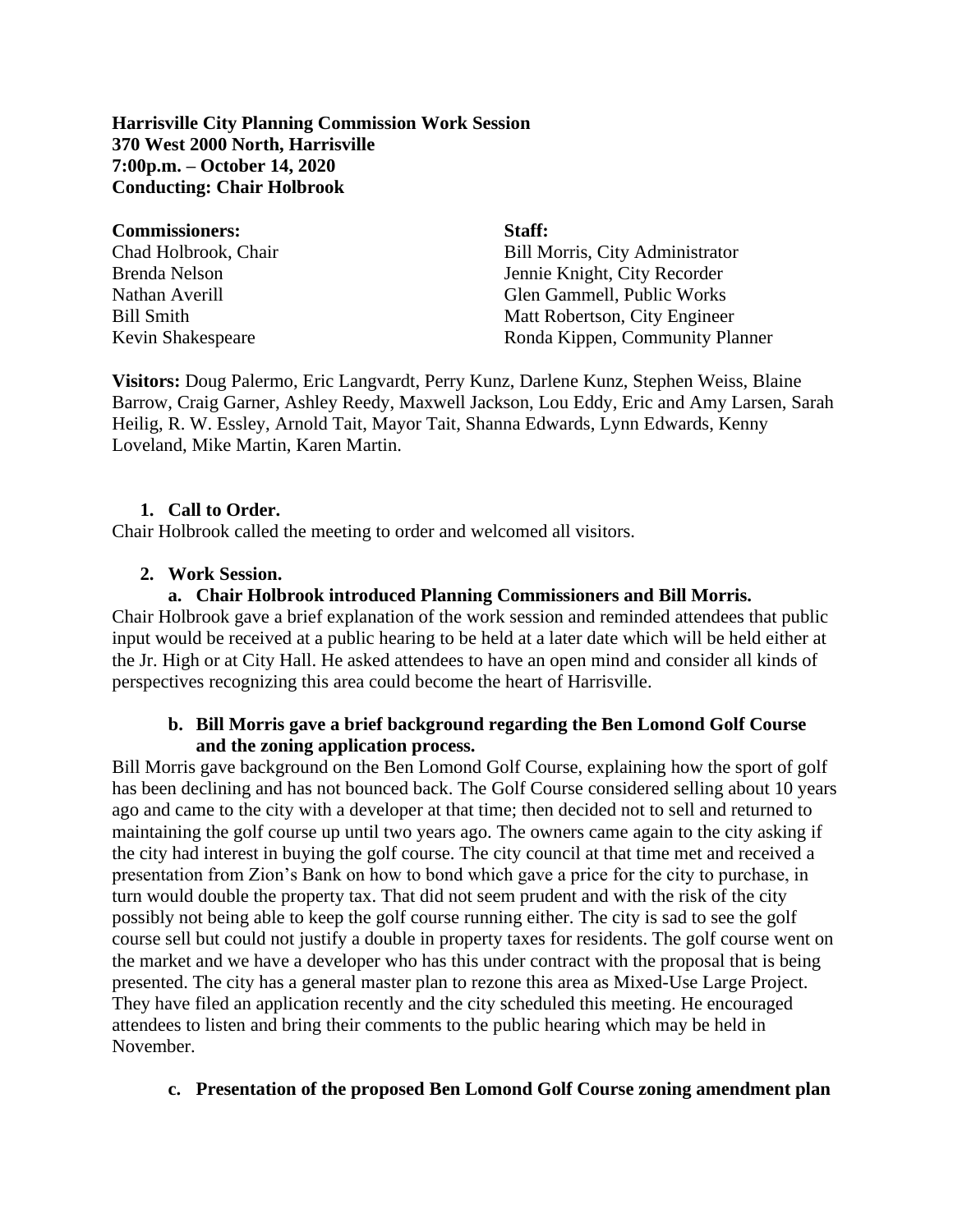#### **by the applicant.**

Chair Holbrook introduced Eric Langvardt, who is the land planner, presenting the multi facet plan that they have designed. Eric Langvardt walked through the outline of the plan. Most attendees are familiar with where this golf course is located. He has put together a master plan process to look at the property and create a diverse master plan community. This plan does not have similar lots types right after the other; rather a mixed product that the city land use calls out as mixed use. The property is accessed from four different locations. There is a connection from Highway 89 to the north onto 2000 North which creates a commercial core in the middle. When they started planning this area, they wanted to create the heart of the community, instead of putting the commercial area on the highway. They looked at where retail is going and how this is evolving with a more experience based commercial center and a mix of retail and other commercial uses. The intent is primarily local businesses that have the "Mom and Pop" feel with office space around an amphitheater. They envision using the amphitheatre to gather the community.

They find most people do shopping on amazon but go out and have an experience-based shopping experience locally. This area highlights this core element, with less of a parking lot style but rather an organic flow of parking through the area. Breaking this up into two separate pieces with the priority on pedestrians and the shopping experience. The concept includes a variety of single-family homes, town homes, twin homes, and stacked condos, all being front door focused with tree lined streets so they are not looking at garage doors. The street scape in aesthetically appealing by connected streets with walking to parks throughout the property. All residences are within 5 minutes of a park; access was a big focus. With the placement of the town center, this gives the opportunity to tie into Millennial Park with open space and the town center. Connectivity forms the basis for the rest of the plan.

As this concept flows away from the center, there are more neighborhood greens containing open space. Additionally, there are five different single-family lot ideas included; some being alley loaded, and some having traditional two car garages in front. The two existing golf ponds are being preserved to create a buffer but also parking space for the community as well. This proposal includes preserving 27.3 acres of open space, and connecting a trails to the existing trail system. Open space is a major priority. There is another connection to 2000 North on the east side which has the only cul-de-sac in the concept plan.

A club house adjacent to the park abuts the recreation area creating a cohesive feeling. The programming for the club house is a quasi-commercial use for indoor and outdoor recreational space. Overall, there are 630 homes with a combination of retail foot prints in the town center. Parking has been a vital discussion. Every single-family lot will have a two-car garage with two more spaces in the front driveway. Each town home will have a two-car garage, with some having a driveway, and some not. There are 3.67 parking spaces per town house, 2.55 parking spaces per condo unit, and the commercial area has 242 spaces planned. Regulation for the amount of commercial space would be 226 parking spaces when applying the 10% allowable shared parking use. The parking for office space is offset by the parking for housing because of differing time of day for use. The way they are mapping this minimizes where the parking will be going. The town center will have another 209 parking spaces on the road that can be used if adjacent to the commercial use. The minimum requirement is already met, but this adds to the allowable parking. This would also allow for a farmer's market by shutting off some of the parking area.

They are proposing a landscaped berm as a buffer for the highway. Trails were studied along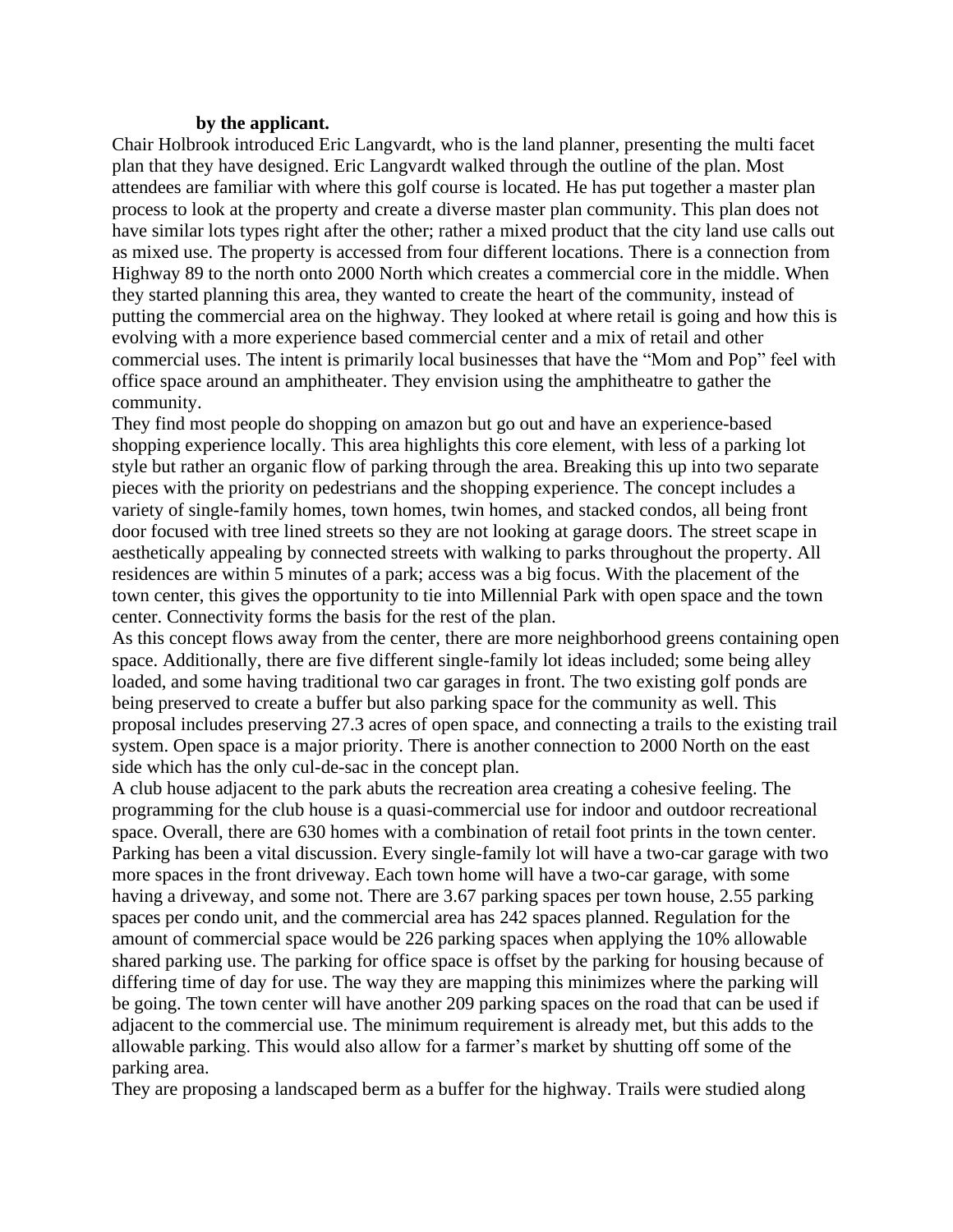with bike traffic. Connectivity to the subdivision to the south has been discussed as well. This planned development will be phased and will create diversity; providing a place within the boundaries of Harrisville with a center location, and is not just another subdivision. Chair Holbrook asked for Eric Langvardt to outline the trails map. Eric Langvardt outlined the trails map showing the trails future map tying into this area. The south east portion could also tie into the North Ogden neighborhood with a walking path, where there is existing open space. With regard to the traffic on Highway 89, there are sidewalks connecting the trail system that could loop through parks as well. They are proposing to work with the city to show new parking at Millennial Park on 2000 North to include 69 parking stalls. Chair Holbrook suggested including a pickle ball court. Eric Langvardt said the programming on the club house includes pickle ball since this is the hottest use for recreation right now.

Commissioner Averill asked if the street sections are wide enough for trees. Eric said a 6-foot park strip allows for trees, which is not a current road standard. A 4-foot park strip can work, but a 6 foot works better. A neighborhood with 33 feet of asphalt did not make sense to them. They put the emphasis on pedestrian traffic with less asphalt to plow making a safer street. This does include 60-foot collectors for the main roads.

Doug Palermo asked for Eric Langvardt to outline the senior component. Eric Langvardt explained the north east corner is age preference twin home housing; providing a product for a variety of users. Some users may find their first home, first apartment, or retirement home. With the age targeted community, a little bit off the beaten path, not right in the activity zone but with access to the commercial zone, in a quieter location. They see that area having a neighborhood park, possibly a dog park, with some recreational opportunities there as well.

Commissioner Nelson asked if the club house and swimming pool are for HOA residents only, not open to the public. Eric Langvardt said this area could also be used as a mail receiving location. The outdoor space captures the views, with the community core being the club house. They have yet to determine how big the HOA component will be. Commissioner Averill asked if the recreation elements could be considered for all residents. They have talked of moving the fitness element down to the commercial area, not in the club house, which could allow for a public fitness facility. There is ample space for outdoor activities. Eric Langvardt explained that Daybreak community has so many parks they do not create a unity of togetherness. He is looking to connect with the pickle ball courts and mail collection to bring people together in the same space.

Chair Holbrook asked for an outline of the economic benefits of the commercial element of the project. Eric Langvardt explained that typically retail is a big tax generator for a community. They are trying to address this with flexible retail that is sized right, since empty buildings do not provide anything. They are not targeting big tenants, but small office spaces in this setting by using the best use not for just this project but the entire community. Bill Morris asked if the commercial buildings are two stories. Eric Langvardt said they have discussed a combination of two story with some decking overlooking the lower levels. They do not want two story masses but more traditional and timeless spaces. They have had some interest but not above two stories. Chair Holbrook explained most residents are coming from owning half acre lots, how is this new perspective of smaller lots going to be organized. Eric Langvardt said there are a lot of perspectives to consider, with small being relative to the area. He used the example of small spaces in New York. With the price and scarcity of water, smaller lots are what people are looking for. These lots are somewhat large in comparison to other areas they are building elsewhere. Harrisville has other areas with these dimensions. His first home was a townhome